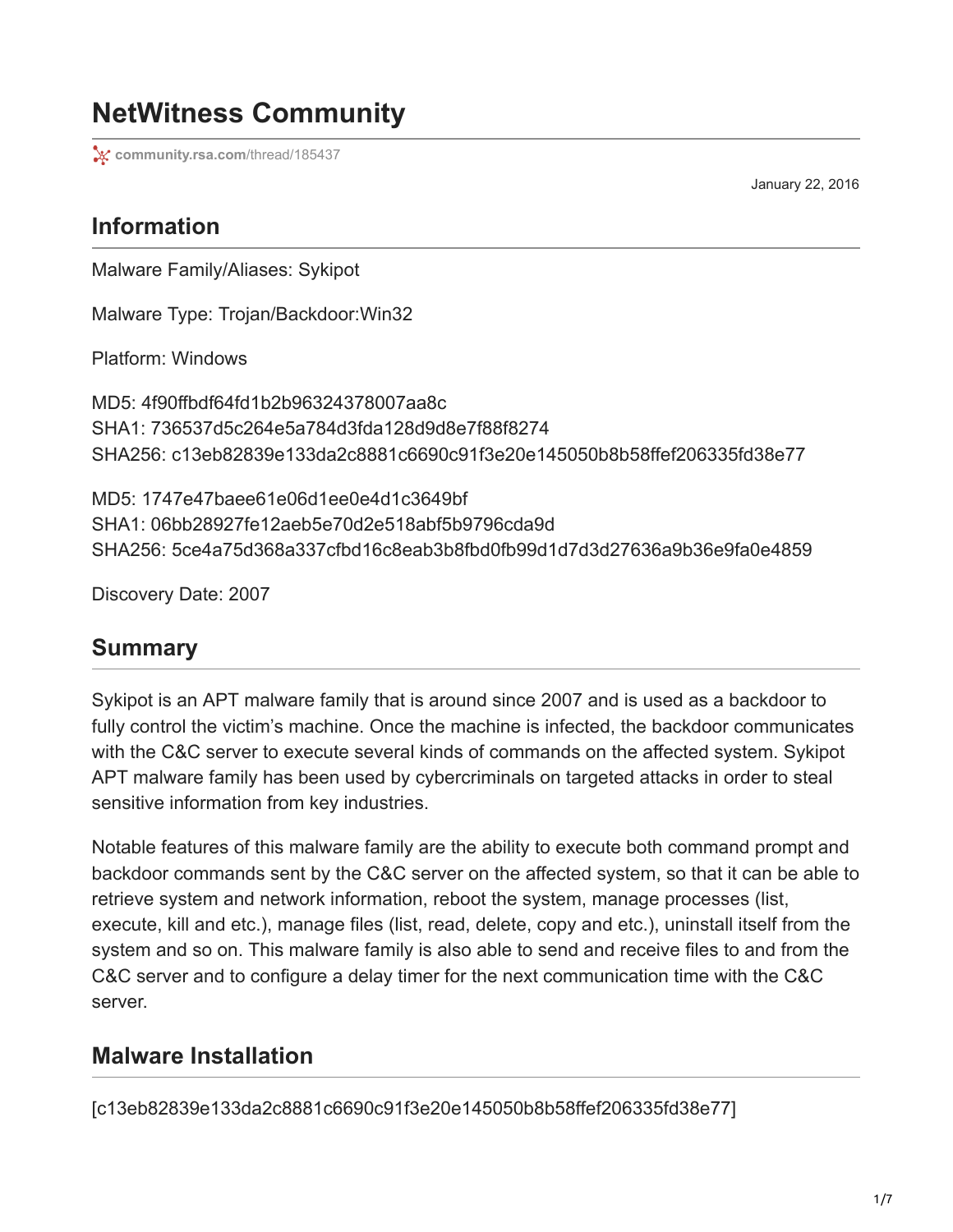This malware sample is an executable file that pretends to be a Merry Christmas image file. When the executable file is executed, the image is extracted and displayed to the user:



Right after that, the malware creates an msrt.exe file in temp folder:

%Temp%\msrt.exe

The malware then installs a fake Help and Support Center service that pretends to be original's Windows Help and Support service:



This is done by calling Windows APIs to install the new service and by adding and setting the following Registry entries:

*HKLM\SYSTEM\ControlSet001\Services\helpsvcc\ImagePath: "C:\WINDOWS\system32\msrt.exe"*

*HKLM\SYSTEM\ControlSet001\Services\helpsvcc\DisplayName: "Help and Support Center"*

*HKLM\SYSTEM\ControlSet001\Services\helpsvcc\Description: "Enables Help and Support Center to run on this computer. If this service is stopped, Help and Support Center will be unavailable. If this service is disabled, any services that explicitly depend on it will fail to start."*

*HKLM\SYSTEM\CurrentControlSet\Services\helpsvcc\ImagePath: "C:\WINDOWS\system32\msrt.exe"*

*HKLM\SYSTEM\CurrentControlSet\Services\helpsvcc\DisplayName: "Help and Support Center"*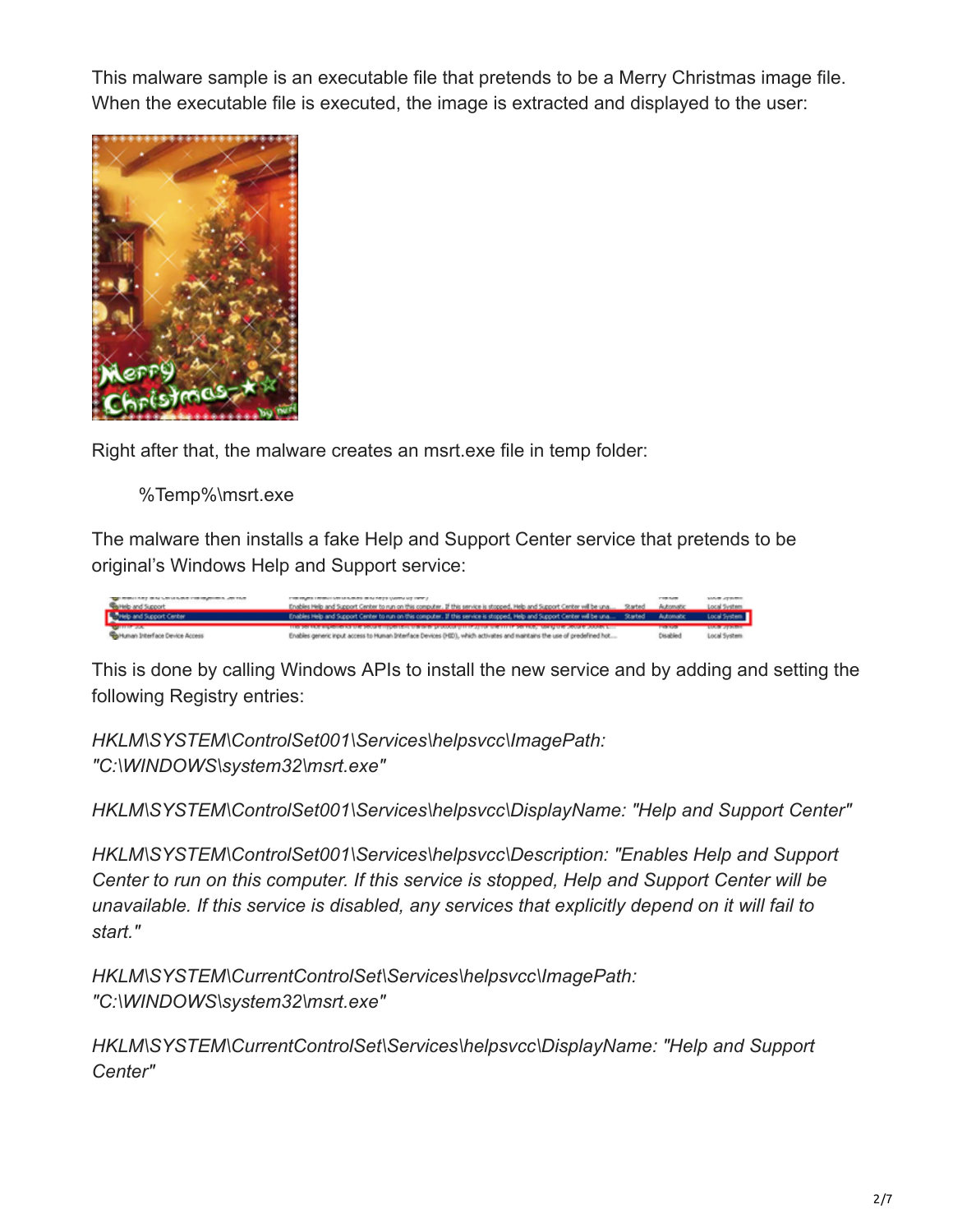*HKLM\SYSTEM\CurrentControlSet\Services\helpsvcc\Description: "Enables Help and Support Center to run on this computer. If this service is stopped, Help and Support Center will be unavailable. If this service is disabled, any services that explicitly depend on it will fail to start."*

Next, the malware persists itself at

%WINDIR%\system32\msrt.exe

Deletes itself from

%Temp%\msrt.exe

And start the newly created Help and Support Center service, which points to %WINDIR%\system32\msrt.exe.

This instance of the malware will extract malicious code and write file %WINDIR%\system32\wship4.dll, which pretends to be an IPv4 Helper DLL from Microsoft Corporation:

| wship4.dll Properties                                                                                                       |                                                         | ? x                         |
|-----------------------------------------------------------------------------------------------------------------------------|---------------------------------------------------------|-----------------------------|
| General Version Summary                                                                                                     |                                                         |                             |
| File version: 5.1.2600.2180                                                                                                 |                                                         |                             |
| Description: IPv4 Helper DLL                                                                                                |                                                         |                             |
|                                                                                                                             | Copyright: @Microsoft Corporation. All rights reserved. |                             |
| Other version information                                                                                                   |                                                         |                             |
| Item name:                                                                                                                  | Value:                                                  |                             |
| Company<br><b>File Version</b><br><b>Internal Name</b><br>Language<br>Original File name<br>Product Name<br>Product Version | Microsoft Corporation                                   | $\left  \mathbf{A} \right $ |
|                                                                                                                             |                                                         | $\overline{\phantom{a}}$    |
|                                                                                                                             |                                                         |                             |
|                                                                                                                             |                                                         |                             |

The malware creates a hidden instance of Internet Explorer browser and makes it use %WINDIR%\system32\wship4.dll to serve as backdoor to communicate with the C&C server and execute commands on the affected machine: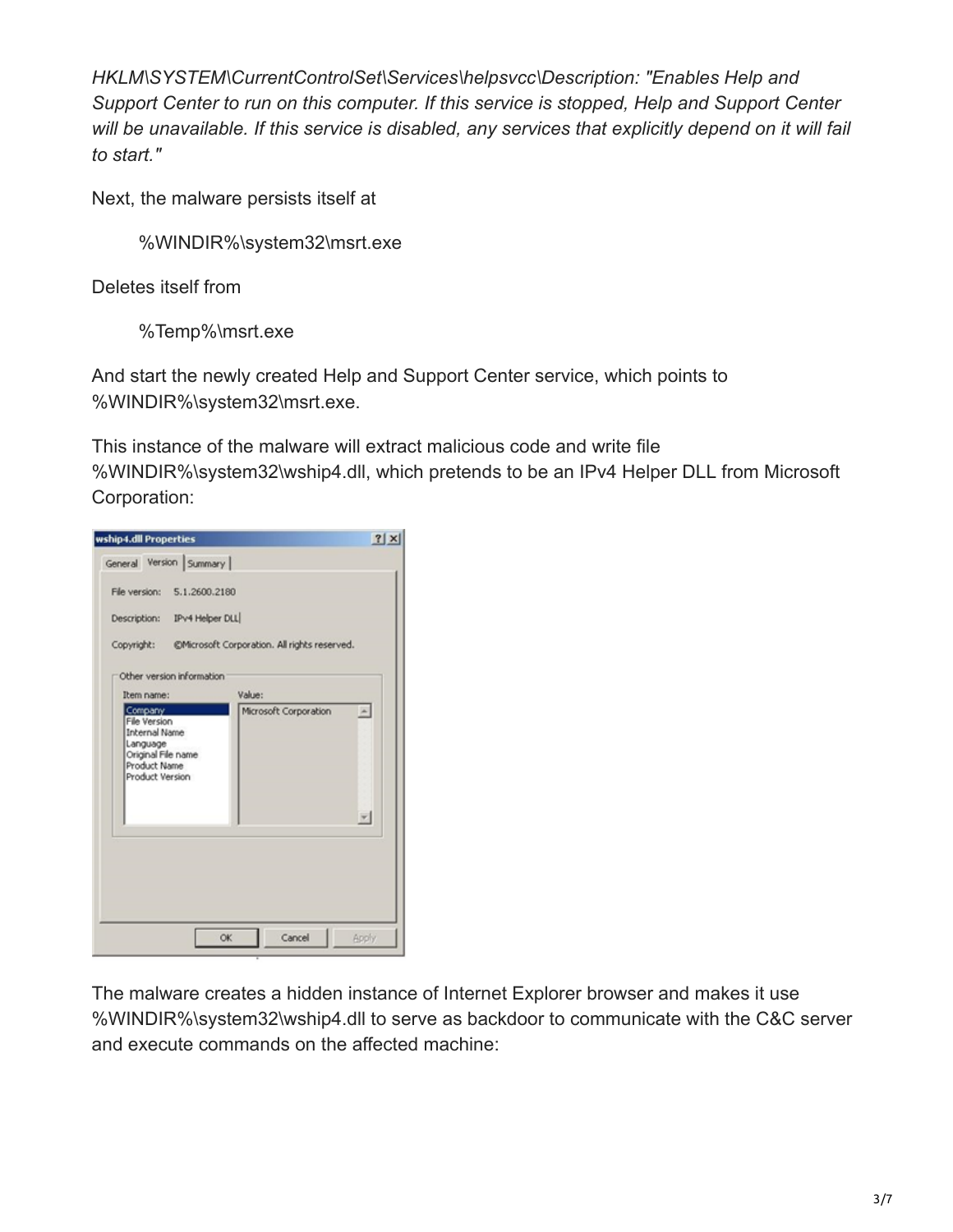| Process<br>System Idle Process<br>System<br>Interrupts<br>El smos.exe | PID <sup>1</sup><br>0<br>4<br>n/a | Threads<br>2<br>61   | 98.46 | CPU VirusTotal |
|-----------------------------------------------------------------------|-----------------------------------|----------------------|-------|----------------|
| Θ.                                                                    |                                   |                      |       |                |
|                                                                       |                                   |                      |       |                |
|                                                                       |                                   |                      |       |                |
|                                                                       |                                   | Ů                    | 0.77  |                |
|                                                                       | 552                               | 3                    |       |                |
| Ciris.exe                                                             | 608                               | 13                   |       |                |
| El winlogon.exe                                                       | 632                               | 19                   |       |                |
| S services.exe                                                        | 676                               | 16                   |       |                |
| vmacthip.exe                                                          | 872                               | 1                    |       |                |
| svchost.exe                                                           | 888                               | 18                   |       |                |
| sychost.exe                                                           | 952                               | 10<br>77             |       |                |
| sychost.exe                                                           | 1048<br>1140                      | ŝ                    |       |                |
| svchost.exe<br>sychost.exe                                            | 1212                              | 16                   |       |                |
| spoolsv.exe                                                           | 1412                              | 11                   |       |                |
| vmtoolsd.exe                                                          | 398                               | $\overline{7}$       |       |                |
|                                                                       | 1808                              | 5                    |       |                |
| alg.exe                                                               | 692                               | 21                   |       |                |
| 1sass.exe<br>explorer.exe                                             | 1696                              | 13                   | 0.77  |                |
| B W<br>vmtoolsd.exe                                                   | 1904                              | 5                    |       |                |
| ctfmon.exe                                                            | 1928                              | ٦                    |       |                |
| Procmon.exe                                                           | 836                               | 3                    |       |                |
|                                                                       | 4076                              | $\overline{7}$       |       |                |
| ргосекр.еже<br>T cpview.exe                                           | 808                               | ß                    |       |                |
| <b>PERSONAL CARD</b>                                                  | 3572                              |                      |       |                |
| iexplore.exe                                                          | 3780                              | 13<br>$\overline{9}$ |       |                |
|                                                                       |                                   |                      |       |                |

Finally, after the backdoor is running, the malware stops newly created Help and Support Center service.

[5ce4a75d368a337cfbd16c8eab3b8fbd0fb99d1d7d3d27636a9b36e9fa0e4859]

This malware sample is an executable file that pretends to be a girl image file. When the executable file is executed, the image is extracted and displayed to the user:



Right after that, the malware creates a siop.exe file in temp folder:

%Temp%\siop.exe

Exactly as the previous sample, the malware extracts malicious code and write file %Temp%\rsm.dll, which also pretends to be an IPv4 Helper DLL from Microsoft Corporation. The malware then creates a hidden instance of Internet Explorer browser and makes it use %Temp%\rsm.dll to serve as backdoor to communicate with the C&C server and execute commands on the affected machine.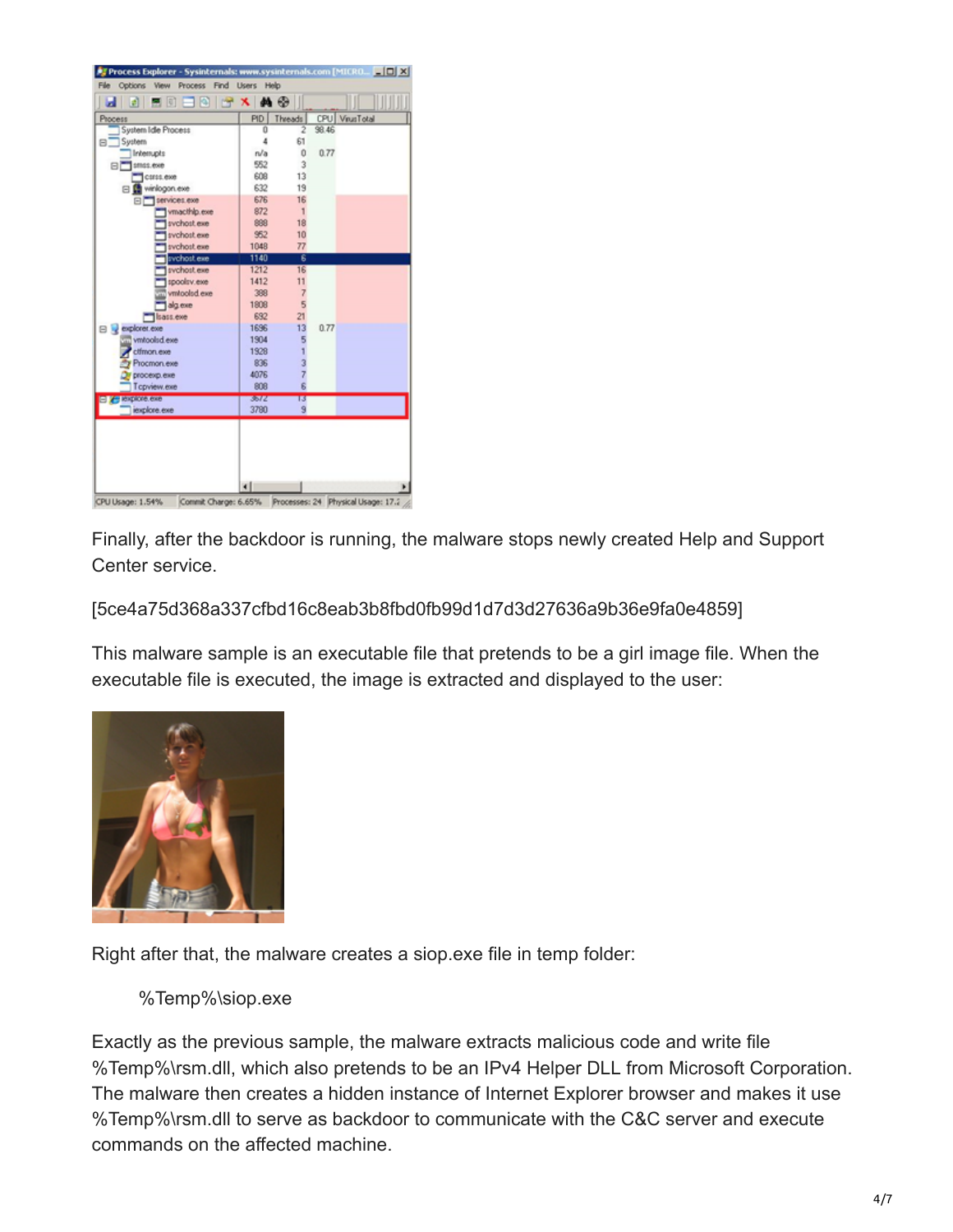[c13eb82839e133da2c8881c6690c91f3e20e145050b8b58ffef206335fd38e77]

To protect the dropped files, the malware clones all date timestamp file properties from original's system file svchost.exe to dropped files msrt.exe and wship4.dll, making them look authentic.

The malware also creates and runs a hidden instance of Internet Explorer browser with current user's credentials by using current user's token, which is retrieved by looping through the list of processes and retrieving Windows Explorer current user's token.

[5ce4a75d368a337cfbd16c8eab3b8fbd0fb99d1d7d3d27636a9b36e9fa0e4859]

Exactly as the previous sample, the malware also creates and runs a hidden instance of Internet Explorer browser with current user's credentials by using current user's token, which is retrieved by looping through the list of processes and retrieving Windows Explorer current user's token.

## **Malware Persistency Techniques**

[c13eb82839e133da2c8881c6690c91f3e20e145050b8b58ffef206335fd38e77]

As mentioned before, the malware installs it as a Windows service and is configured to automatically start during Windows startup (start type equals to "2"):

*HKLM\SYSTEM\ControlSet001\Services\helpsvcc\Start: 0x00000002*

*HKLM\SYSTEM\CurrentControlSet\Services\helpsvcc\Start: 0x00000002*

[5ce4a75d368a337cfbd16c8eab3b8fbd0fb99d1d7d3d27636a9b36e9fa0e4859]

To make itself persistent, the malware configures itself to be run during Windows startup. It does this by adding the following registry key.

*RegKey:*

*HKU\Software\Microsoft\Windows\CurrentVersion\Run\start:*

*Value:*

*start*

*Data:*

*"%Temp%\siop.exe -install"*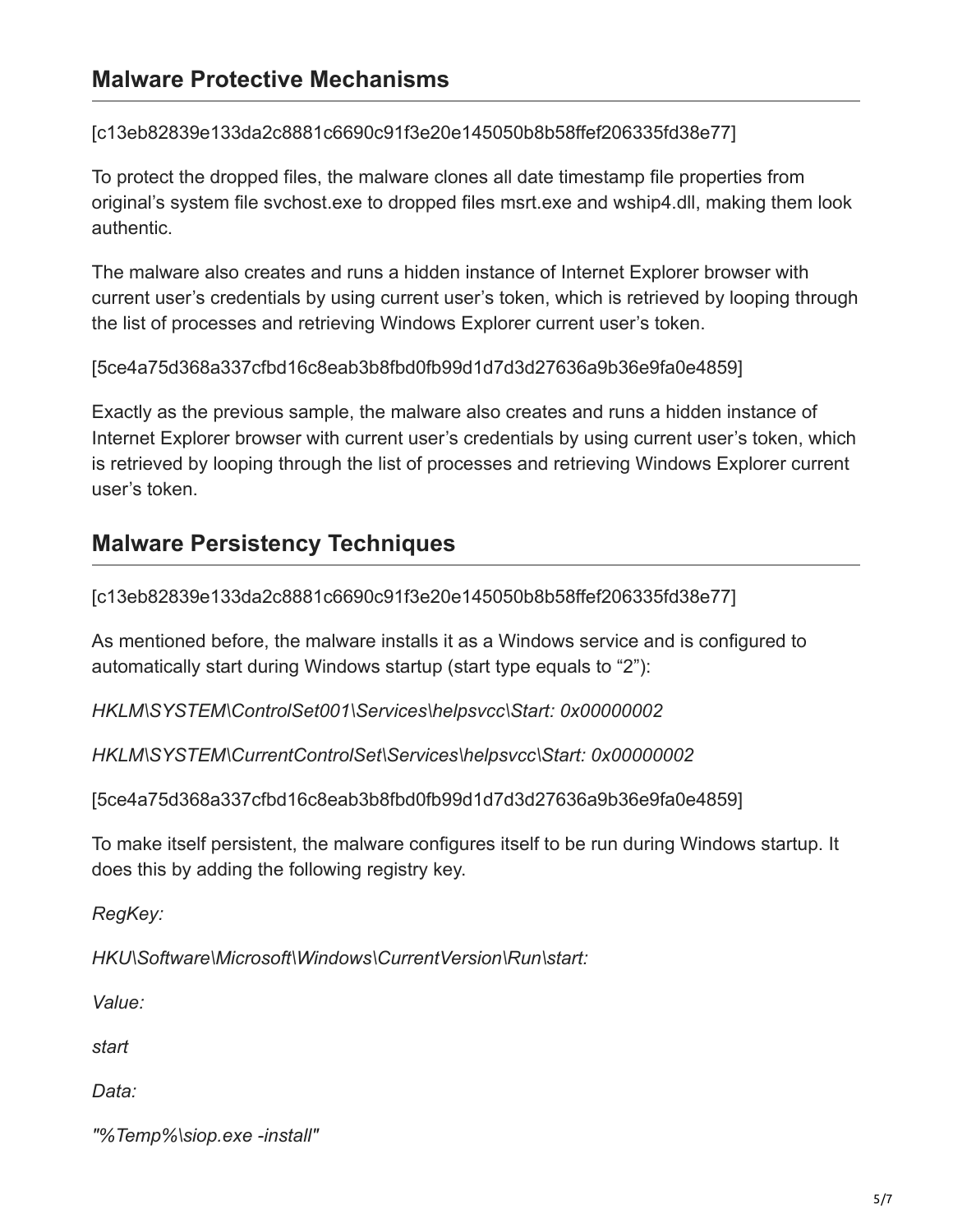#### **Network Behavior**

Some of the malware samples try to connect to the following domains:

- motor.hyundei-motor.com
- onesfocus.com
- strongtable.3322.org
- notes.topix21century.com
- map.kortimes.com
- chosunkor.com
- racingfax.com
- news.marinetimemac.com
- hotgreenlight.com
- sports.hotgreenlight.com
- mysundayparty.com
- news.mysundayparty.com
- movieshowgirl.com
- moto.sourceinsightonline.com
- happybehere.com
- music.defense-association.com
- altchksrv.hostdefence.net

Once the backdoor is active, the malware communicates with the C&C server from time to time and can execute commands on the affected machine.

The malware pings the C&C by using a GET request that follows the pattern:

http://[C&C\_Domain]/asp/kys\_allow\_get.asp?name=getkys.[jpg|dat|kys]&hostname= [Computer\_Name]-[IP\_Address]-[Unique\_Identifier]

Some versions of the malware have the ability to read a delay timer information from the configuration file retrieved from the C&C server. This will be used to configure the time interval of the communication between the malware and the C&C server. The purpose of this feature is to make it hard to be detected by analysis tools.

### **Security Analytics Solution**

The following query can be used to detect Sykipot network activity using RSA Security Analytics:

```
 action = 'get' && filename = 'kys_allow_get.asp' && query begins 'name='
```
More details can be found [here](https://community.rsa.com/thread/185436).